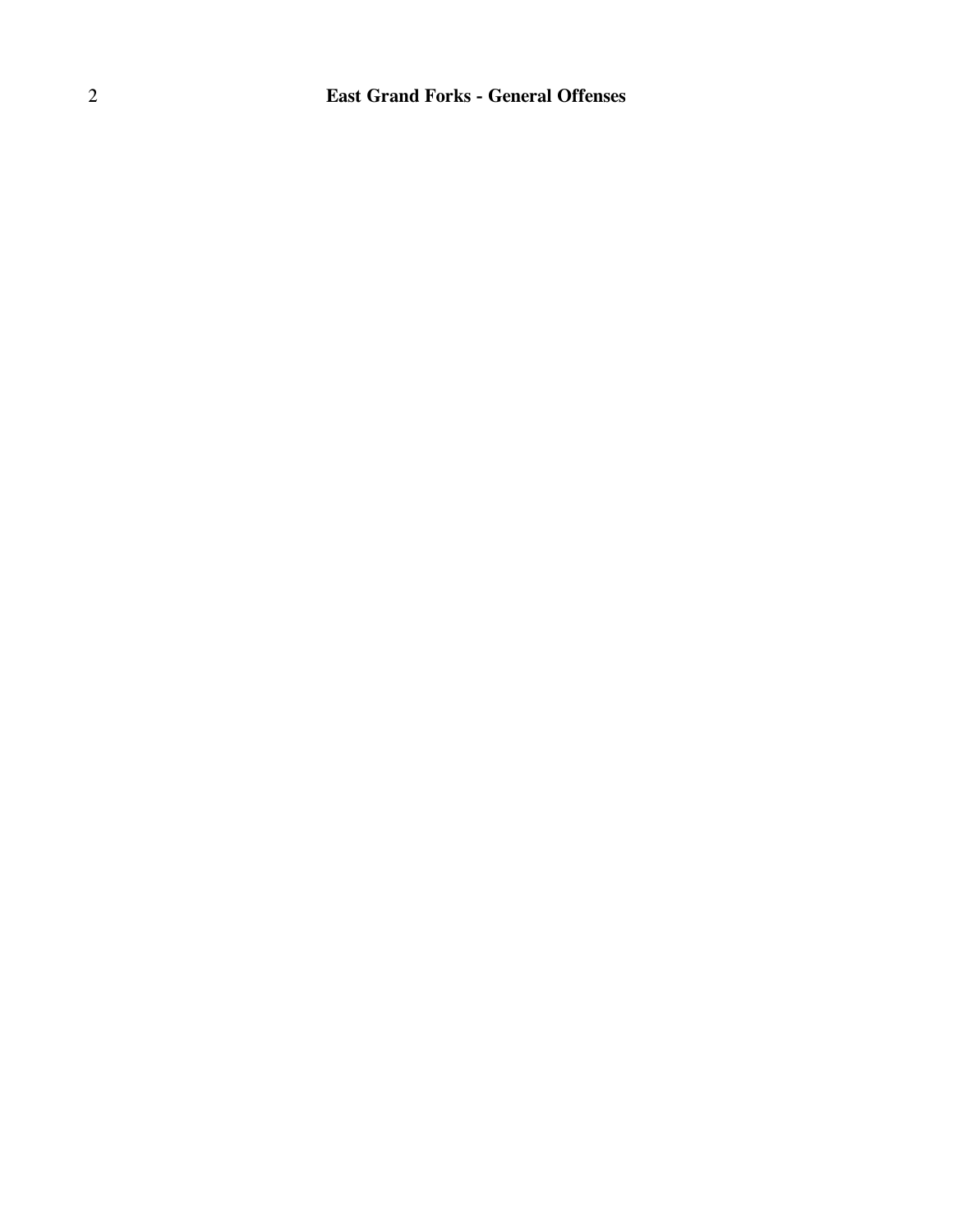# **CHAPTER 130: GENERAL OFFENSES**

## Section

- 130.01 Disorderly conduct
- 130.02 Curfew
- 130.03 Noisy parties
- 130.04 Roller blades, roller skates, and skateboards
- 130.05 Open pits, basements and other excavations
- 130.06 Household furnishings and appliances stored on private property
- 130.07 Anti-scavenging

130.99 Penalty

# **§ 130.01 DISORDERLY CONDUCT.**

It is unlawful for any person, in a public or private place, knowing, or having reasonable grounds to know, that it will, or will tend to, alarm, anger or disturb others or provoke any assault or breach of the peace, to do the following:

(A) Engage in brawling or fighting; or

(B) Disturb an assembly or meeting, not unlawful in its character; or

(C) Engage in offensive, obscene or abusive language or in boisterous and noisy conduct inherently likely to provoke a violent reaction or tending to incite an immediate breach of the peace; or

(D) Willfully and lewdly expose his or her person or the private parts thereof or procure another to so expose himself or herself; and any open or gross lewdness or lascivious behavior, or any act of public indecency; or

(E) Whether or not posted with signs so prohibiting, voluntarily enter the water of any river or public swimming pool at any time when the waters are not properly supervised by trained life saving personnel in attendance for that purpose or enter the waters without being garbed in a bathing suit sufficient to cover his or her person and equal to the standards generally adopted and accepted by the public; or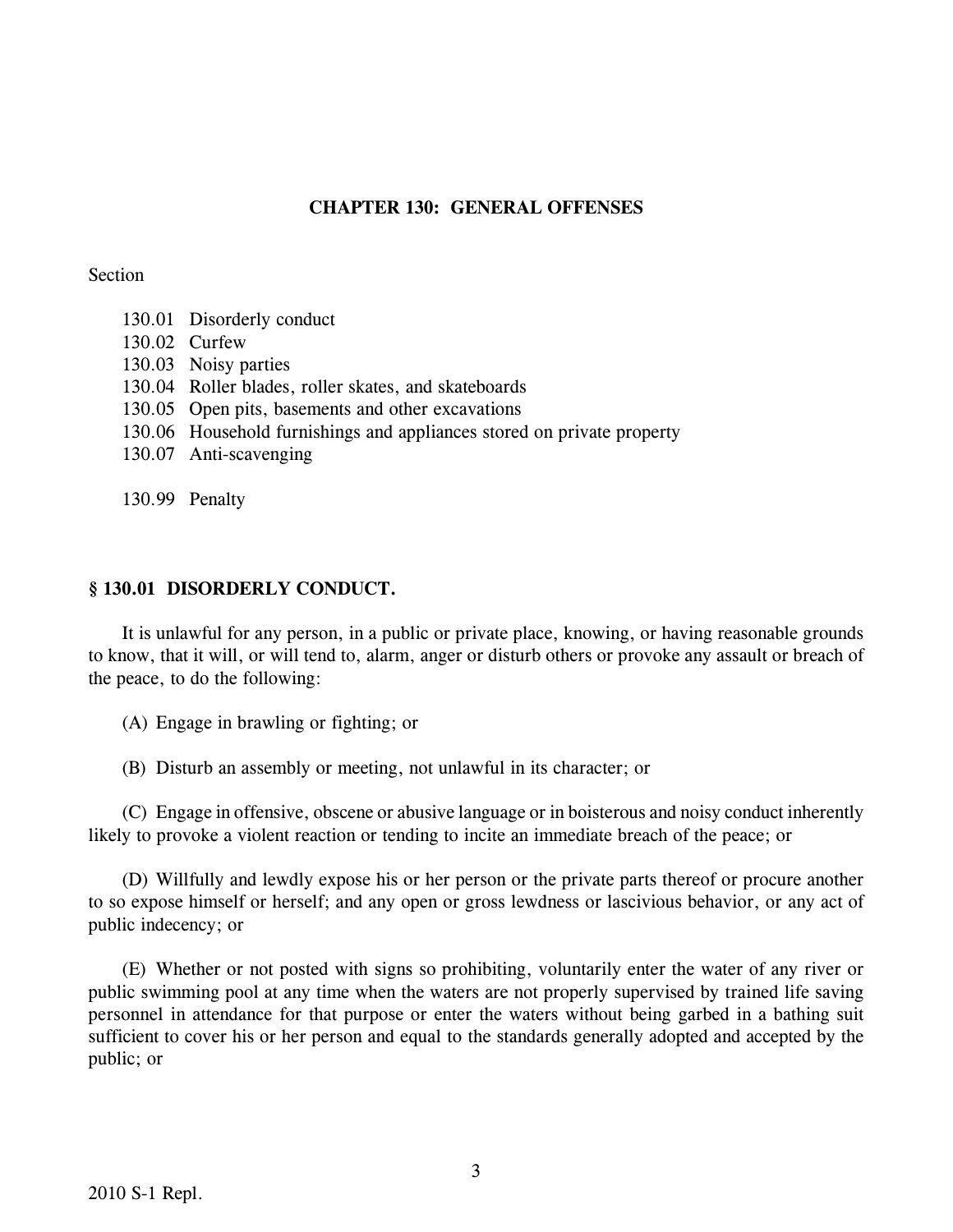(F) Urinate or defecate in a place other than:

(1) If on public property then in a plumbing fixture provided for that purpose; or

(2) If on the private property of another then in a plumbing fixture provided for that purpose; or

(3) If on private property not owned or controlled by another, then within a building; or

(G) Cause the making or production of an unnecessary noise by shouting or by any other means or mechanism, including the blowing of an automobile or other vehicle horn; or

(H) Use a sound amplifier upon streets and public property without prior written permission from the city; or

(I) Use a flash or spotlight in a manner so as to annoy or endanger others; or

(J) Cause defacement, destruction or otherwise damage to any premises or any property located thereon; or

(K) Strew, scatter, litter, throw, dispose of or deposit any refuse, garbage, or rubbish onto any premises except into receptacles provided for such purpose; or

(L) Enter any motor vehicle of another without the consent of the owner or operator; or

(M) Fail or refuse to vacate or leave any premises after being requested or ordered, whether orally or in writing, to do so, by the owner, or person in charge thereof or by any law enforcement agent or official; provided, however, that this provision shall not apply to any person who is owner or tenant of the premises involved nor to any law enforcement or other government official who may be present thereon at that time as part of his or her official duty, nor shall it include the wife, children, employee or tenant of such owner or occupier.

(1981 Code, § 9.27) (Ord. 9,  $3<sup>rd</sup>$  Series, eff. 6-6-1981; Am. Ord. 161,  $3<sup>rd</sup>$  Series, eff. 12-24-1993) Penalty, see § 130.99

#### **§ 130.02 CURFEW.**

(A) *Purpose.* The curfew for minors established by this section is maintained for 4 primary reasons:

(1) To protect the public from illegal acts of minors committed during the curfew hours;

(2) To protect minors from improper influencesthat prevail during the curfew hours, including involvement with gangs;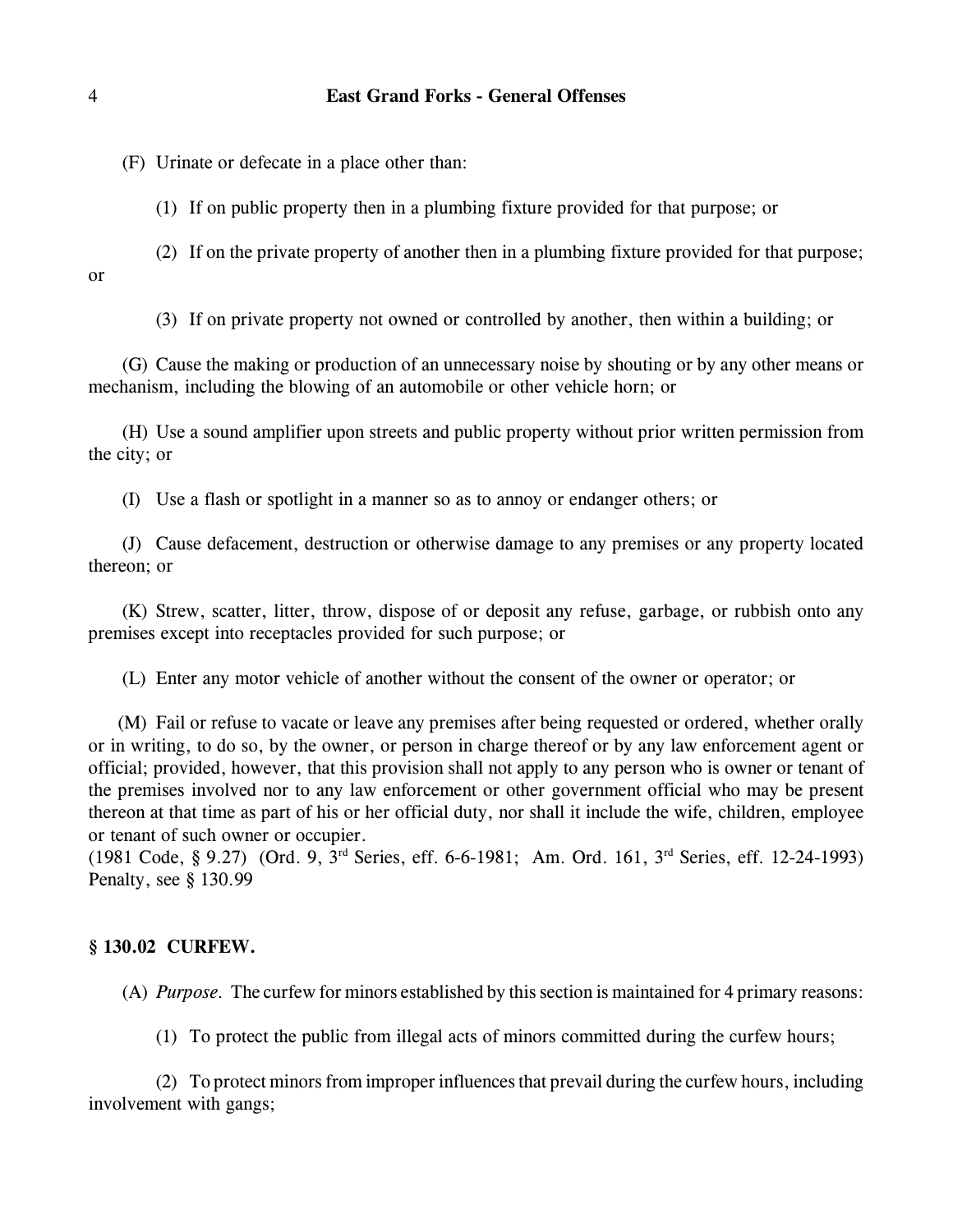(3) To protect minors from criminal activity that occurs during the curfew hours; and

(4) To help parents control their minor children.

(B) *Definitions.* For the purpose of this section, the following definitions shall apply unless the context clearly indicates or requires a different meaning.

*EMERGENCY ERRAND.* A task that if not completed promptly threatens the health, safety, or comfort of the minor or a member of the minor's household. The term shall include, but shall not be limited to, seeking urgent medical treatment, seeking urgent assistance from law enforcement or fire department personnel, and seeking shelter from the elements or urgent assistance from a utility company due to a natural or human-made calamity.

*OFFICIAL CITY TIME.* The time of day as determined by reference to the master clock used by the Police Department.

*PLACES OF AMUSEMENT, ENTERTAINMENT OR REFRESHMENT.* Those places that include, but are not limited to, movie theaters, pinball arcades, shopping malls, nightclubs catering to minors, restaurants, and pool halls.

*PRIMARY CARE* or *PRIMARY CUSTODY.* The person who is responsible for providing food, clothing, shelter, and other basic necessities to the minor. The person providing primary care or custody to the minor shall not be another minor.

*SCHOOL ACTIVITY*. An event which has been placed on a school calendar by public or parochial school authorities as a school sanctioned event.

(C) *Hours.*

(1) *Minors under the age of 16 years.* No minor under the age of 16 years shall be in or upon the public streets, alleys, parks, playgrounds or other public grounds, public places, public buildings; nor in or upon places of amusement, entertainment or refreshment; nor in or upon any vacant lot, between the hours of 10:30 p.m. and 5:00 a.m. the following day, official city time.

(2) *Minors ages 16 years to 18 years.* No minor of the ages of 16 or 17 years shall be in or upon the public streets, alleys, parks, playgrounds or other public grounds, public places, public buildings; nor in or upon places of amusement, entertainment or refreshment; nor in or upon any vacant lot, between the hours of 12 midnight and 5:00 a.m. the following day, official city time.

(D) *Effect on control by adult responsible for minor.* Nothing in this section shall be construed to give a minor the right to stay out until the curfew hours designated in this section if otherwise directed by a parent, guardian, or other adult person having the primary care and custody of the minor; nor shall this section be construed to diminish or impair the control of the adult person having the primary care or custody of the minor.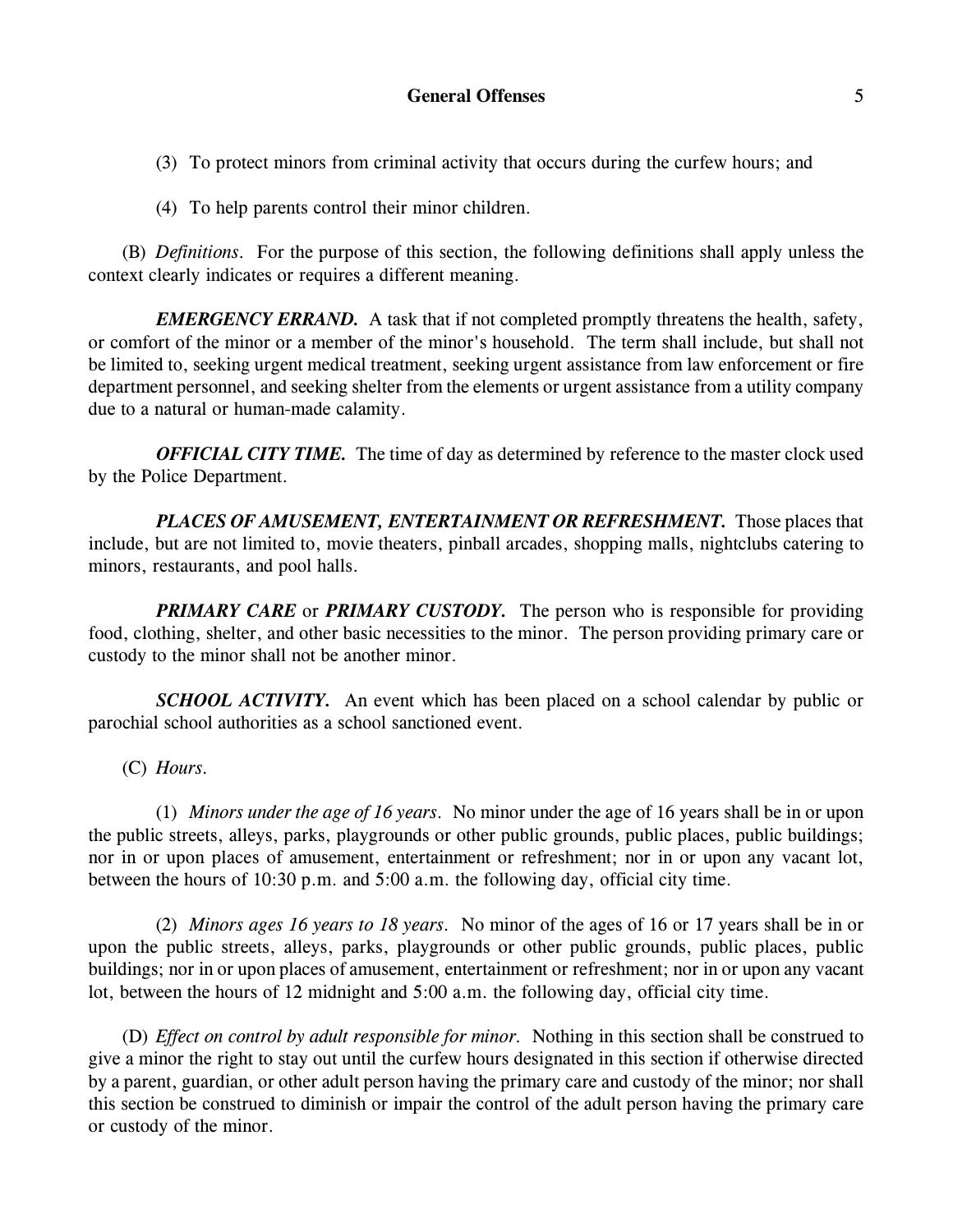(E) *Exceptions.* The provisions of this section shall not apply in the following situations:

(1) To a minor accompanied by his or her parent or guardian, or other adult person having the primary care and custody of the minor;

(2) To a minor who is upon an emergency errand at the direction of his or her parent, guardian, or other adult person having the primary care and custody of the minor;

(3) To a minor who is in any of the places described in this section if in connection with or as required by an employer engaged in a lawful business, trade, profession, or occupation; or to a minor traveling directly to or from the location of the business trade, profession, or occupation and the minor's residence. Minors who fall within the scope of this exception shall carry written proof of employment and proof of the hours the employer requires the minor's presence at work.

(4) To a minor who is participating in or traveling directly to or from an event which has been officially designated as a school activity by public or parochial school authorities; or who is participating in or traveling directly to or from an official activity supervised by adults and sponsored by the city, a civic organization, school, religious institution, or similar entity that takes responsibility for the minor and with the permission of the minor's parent, guardian, or other adult person having the primary care and custody of the minor.

(5) To a minor who is passing through the city in the course of interstate travel during the hours of curfew.

(6) To a minor who is attending or traveling directly to or from an activity involving the exercise of First Amendment rights of free speech, freedom of assembly, or freedom of religion.

(7) To minors on the sidewalk abutting his or her residence or abutting the residence of a next-door neighbor if the neighbor does not complain to the city's designated law enforcement provider about the minor's presence.

(8) To a minor who is married or has been married, or is otherwise legally emancipated.

(F) *Duties of person legally responsible for minor.* No parent, guardian, or other adult having the primary care or custody of any minor shall permit any violation of the requirements of this section by the minor.

(G) *Duties of other persons.* No person operating or in charge of any place of amusement, entertainment, or refreshment shall permit any minor to enter or remain in his or her place of business during the hours prohibited by this section unless the minor is accompanied by his or her parent, guardian or other adult person having primary care or custody of the minor, or unless 1 of the exceptions to this section apply.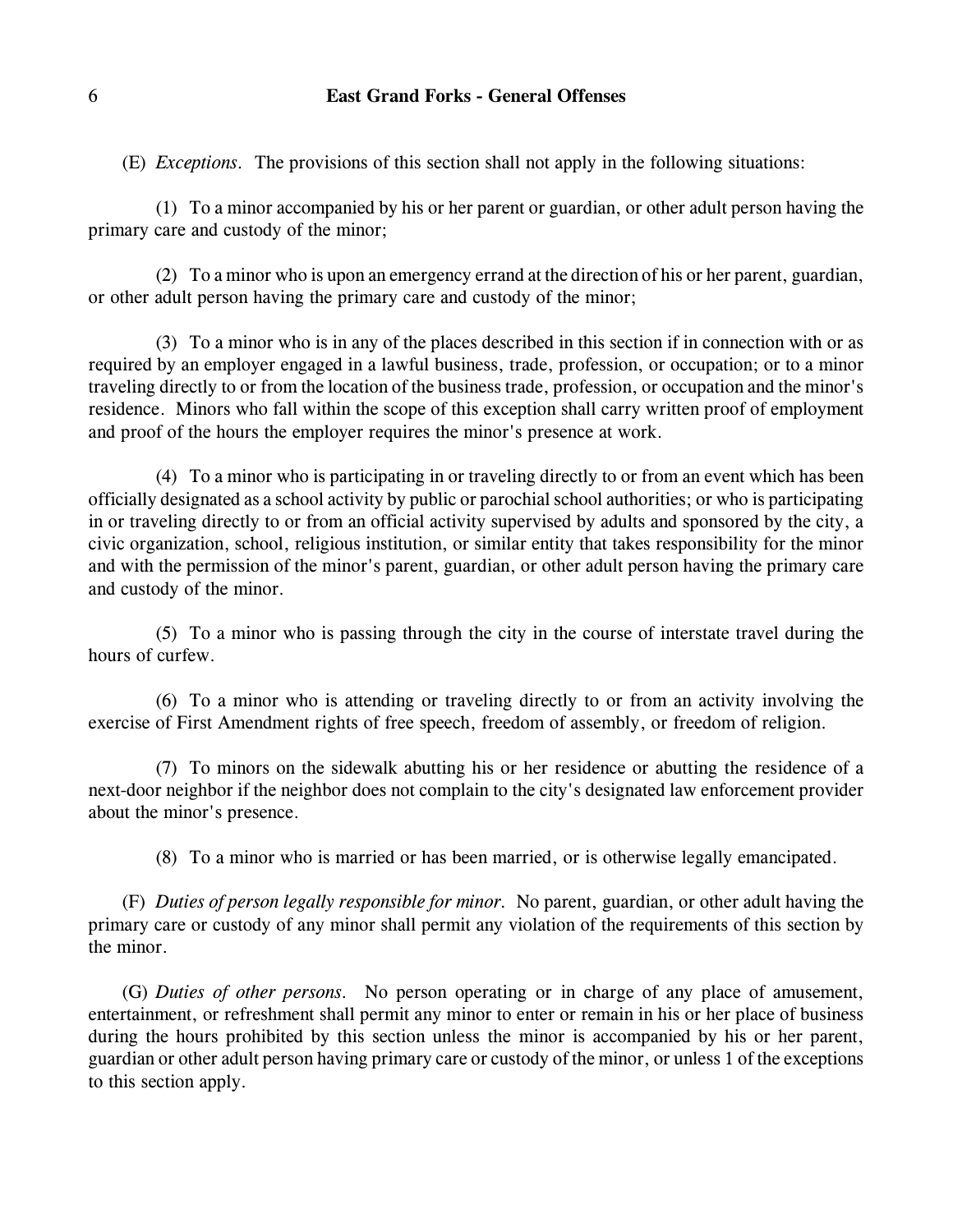### **General Offenses** 7

(H) *Defense.* It shall be a defense to prosecution under this section that the owner, operator, or employee of an establishment promptly notified the city's designated law enforcement provider that a minor was present on the premises of the establishment during curfew hours and refused to leave. Penalty, see § 130.99

(I) *Penalty.*

(1) *Minors.* Any minor found to be in violation of this section may be adjudicated delinquent and shall be subject to the dispositional alternatives set forth in M.S. § 260.185, as it may be amended from time to time.

(2) *Adults.* Any adult person found to be in violation of this section shall be guilty of a misdemeanor.

# **§ 130.03 NOISY PARTIES.**

(A) It is unlawful for any person or persons to congregate on any private lands because of, or participate in, any party or gathering of people from which noise emanates of a sufficient volume or of such nature as to disturb the peace, quiet or repose of other persons. Any owner or tenant of the private lands who has knowledge of the disturbance and fails to immediately abate the disturbance shall be guilty of a violation of this section.

(B) It is unlawful for any person or persons to congregate on any private lands of another because of, or participate in, any party or gathering of people in the absence of the owner of the private lands being present, without first having obtained written permission from the land owner. The written permission shall at all times be in the possession of 1 or more persons at the site of the congregation. The document containing the written permission must bear the signature of the land owner and date of the permitted use. Failure to display written permission upon request shall be considered prima facie evidence of an absence of permission from the owner or tenant. (Ord. 45, 3<sup>rd</sup> Series, eff. 6-1-1984)

(C) A violation of divisions (A) or (B) of this section shall give a police officer the authority to order all persons present other than persons identifying themselves as the land owner or owners to immediately disperse. Any person who shall refuse to leave after being ordered to do so by the police officer shall be guilty of a violation of this section. (Ord. 9, 3<sup>rd</sup> Series, eff. 6-1-1981)

(1981 Code, § 9.33) Penalty, see § 130.99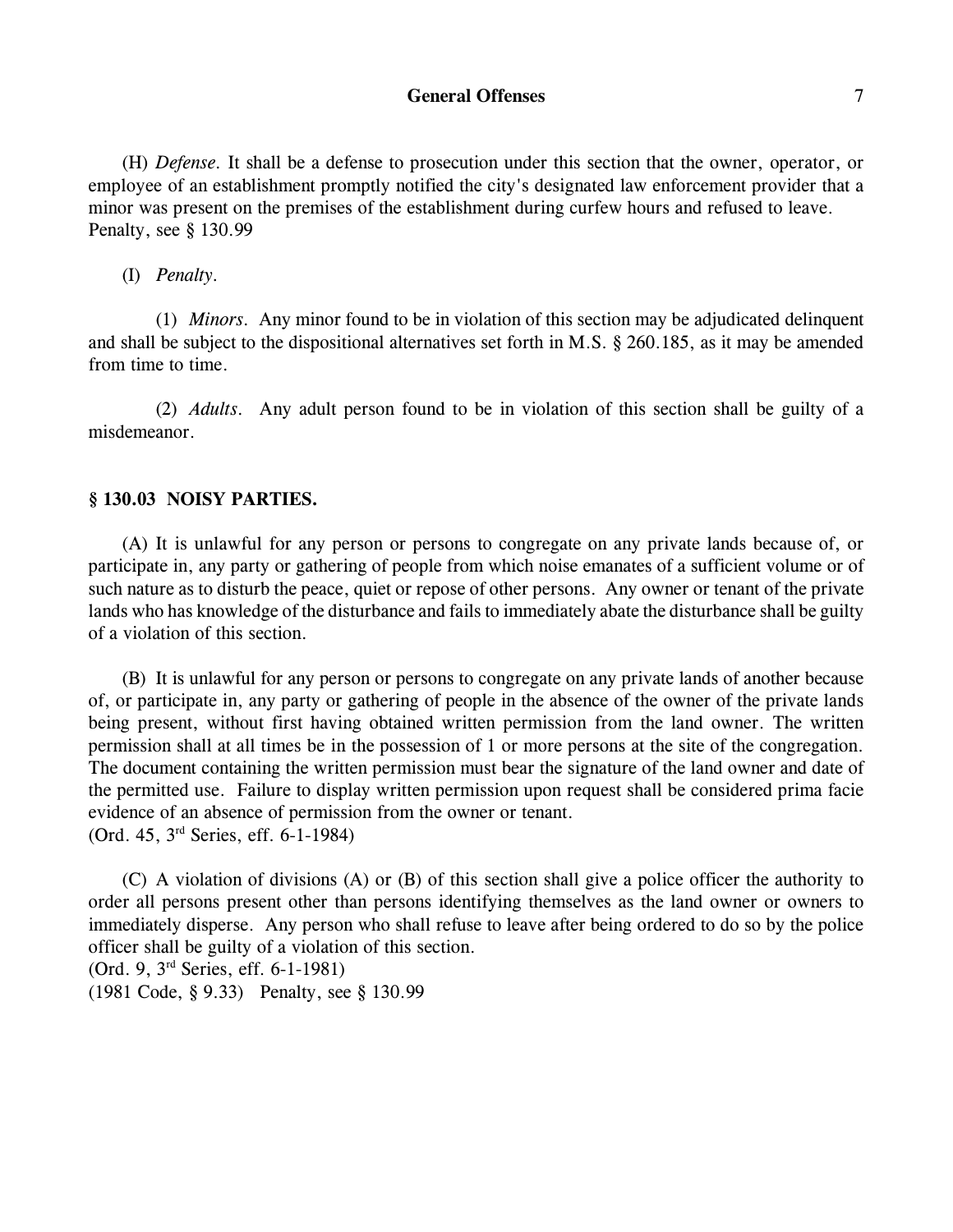# **§ 130.04 ROLLER BLADES, ROLLER SKATES, AND SKATEBOARDS.**

(A) *Definitions*. For the purpose of this section the following definitions shall apply unless the context clearly indicates or requires a different meaning.

*OPERATE.* To ride on or upon or control the operation of roller blades, roller skates, or a skateboard.

*OPERATOR.* Every person who operates or is in actual physical control or roller blades, roller skates, or a skateboard.

*ROLLER BLADES/ROLLER SKATES.* A shoe with wheels attached or a device with wheels which is designed to be attached to a shoe.

*SKATEBOARD.* A device for riding upon, usually while standing, consisting of an oblong piece of wood, or of other composition, mounted on skate wheels.

(B) It is unlawful for any person to operate roller blades, roller skates, or a skateboard under the circumstances set forth hereafter:

(1) On private property of another without the express permission to do so by the owner or occupant of the property;

(2) In any careless, reckless, or negligent manner so as to endanger or be likely to endanger the safety of another person or property of any other person.

(C) Any person operating roller blades, roller skates, or a skateboard shall yield the right-of-way to all pedestrians and all vehicles at all times.

(D) It is unlawful for any person operating roller blades, roller skates, or a skateboard to attach the same, or the person of the operator, to any vehicle upon the roadway.

(E) Every person operating roller blades, roller skates, or a skateboard upon a roadway shall ride as close as possible to the right-hand curb or edge of the roadway.

(F) It is unlawful for any person to use roller blades, roller skates, or a skateboard upon a public street, sidewalk, parking lot, or other public roadway between sunset and sunrise, except on private property with express permission of the owner.

(G) A person apprehended by a police officer in violation of the provisions of this section does by his or her use of the public sidewalks, streets, and public parking lots consent to the impoundment by a police officer of the roller blades, roller skates, or skateboard for a period of 3 days upon first offense, a week upon second offense, and 30 days upon a third or additional offense. Any operator aggrieved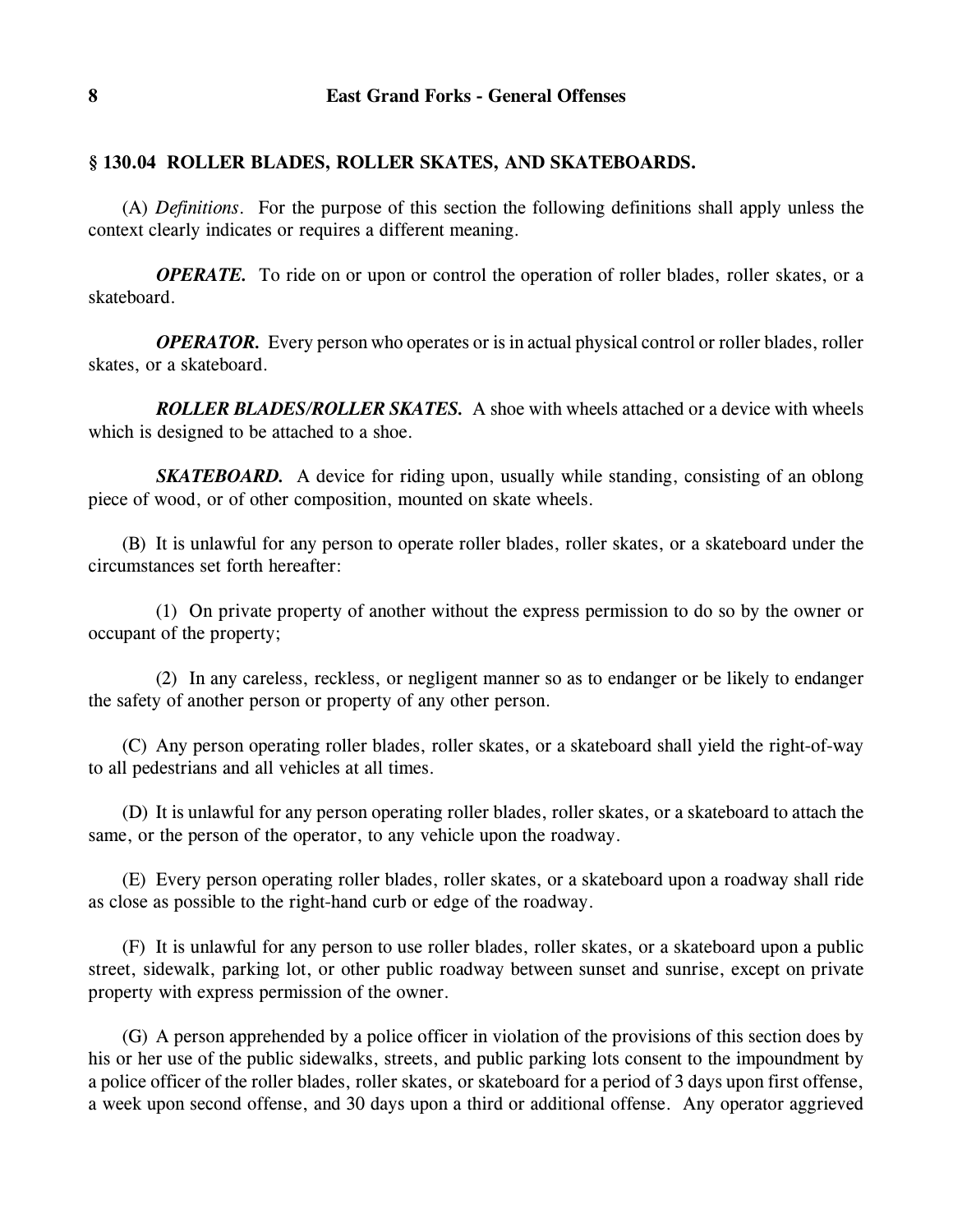## **General Offenses** 9

by the impoundment of the operator's roller blades, roller skates, or skateboard may petition the Council for a hearing thereon at the next regular Council meeting following impoundment. This provision is in addition to the provisions for fines and penalties as set forth in § 130.99. (1981 Code, § 9.36) (Ord. 157, 3<sup>rd</sup> Series, eff. 6-4-1993) Penalty, see § 130.99

### **§ 130.05 OPEN PITS, BASEMENTS, AND OTHER EXCAVATIONS.**

It is unlawful for any person owning or in control of real estate to have any pit, basement, well, septic tank, cesspool or other excavation on the premises open and without protection for the public.

(A) If the excavation is open for 72 hours or less, it shall be protected by use of flares or lights at night and a railing or other temporary protection during the day.

(B) If it shall be permanently installed, it shall be protected with a chain link fence at least 48 inches high, night and day.

(1981 Code, § 9.70) Penalty, see § 130.99

# **§ 130.06 HOUSEHOLD FURNISHINGS AND APPLIANCES STORED ON PRIVATE PROPERTY.**

It is unlawful to store any household furnishings or appliances on private property, unless housed within a lawfully erected building, and any violation is declared to be a nuisance. The city may, where there is a violation of this section, remove material constituting the offense, dispose of the material, and certify all costs thereof to the County Auditor to be entered upon the tax records of the offending party as a special assessment.

(1981 Code, § 9.83) (Ord. 138, 3<sup>rd</sup> Series, eff. 9-11-1992) Penalty, see § 130.99

#### **§ 130.07 ANTI-SCAVENGING.**

Ownership of all trash, garbage, refuse, recyclables and separated materials set out for collection by the city or its assignees shall be vested in the city. It is unlawful for any person, firm, or corporation to pick up the materials for their or its own use, except the owner, lessee or occupant of a residential dwelling may take back materials set out at that particular dwelling.

 $(1981 \text{ Code}, \S 9.90)$  (Ord. 166, 3<sup>rd</sup> Series, eff. 5-1-1994) Penalty, see § 130.99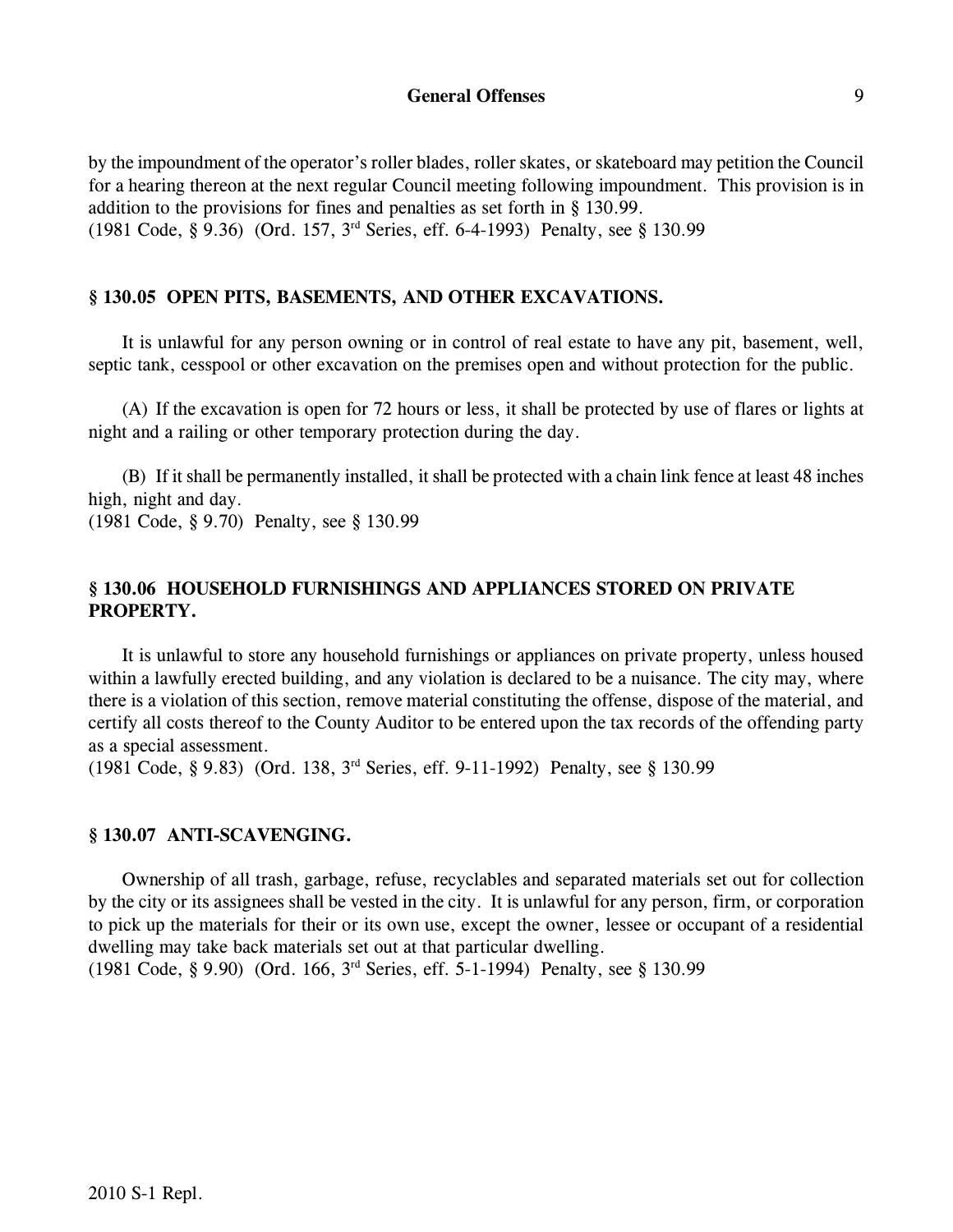# **§ 130.99 PENALTY.**

(A) Any person, firm, or corporation who violates any provision of this code for which another penalty is not specifically provided, shall, upon conviction, be guilty of a misdemeanor. The penalty which may be imposed for any crime which is a misdemeanor under this code, including Minnesota Statutes specifically adopted by reference, shall be a sentence of not more than 90 days or a fine of not more than \$1,000, or both.

(B) Any person, firm or corporation who violates any provision of this code, including Minnesota Statutes specifically adopted by reference, which is designated to be a petty misdemeanor shall, upon conviction be guilty of a petty misdemeanor. The penalty which may be imposed for any petty offense which is a petty misdemeanor shall be a sentence of a fine of not more than \$300.

(C) In either the case of a misdemeanor or a petty misdemeanor, the costs of prosecution may be added. A separate offense shall be deemed committed upon each day during which a violation occurs or continues.

(D) The failure of any officer or employee of the city to perform any official duty imposed by this code shall not subject the officer or employee to the penalty imposed for a violation.

(E) In addition to any penalties provided for in this section or in § 10.98, if any person, firm or corporation fails to comply with any provision of this code, the Council or any city official designated by it, may institute appropriate proceedings at law or at equity to restrain, correct or abate the violation.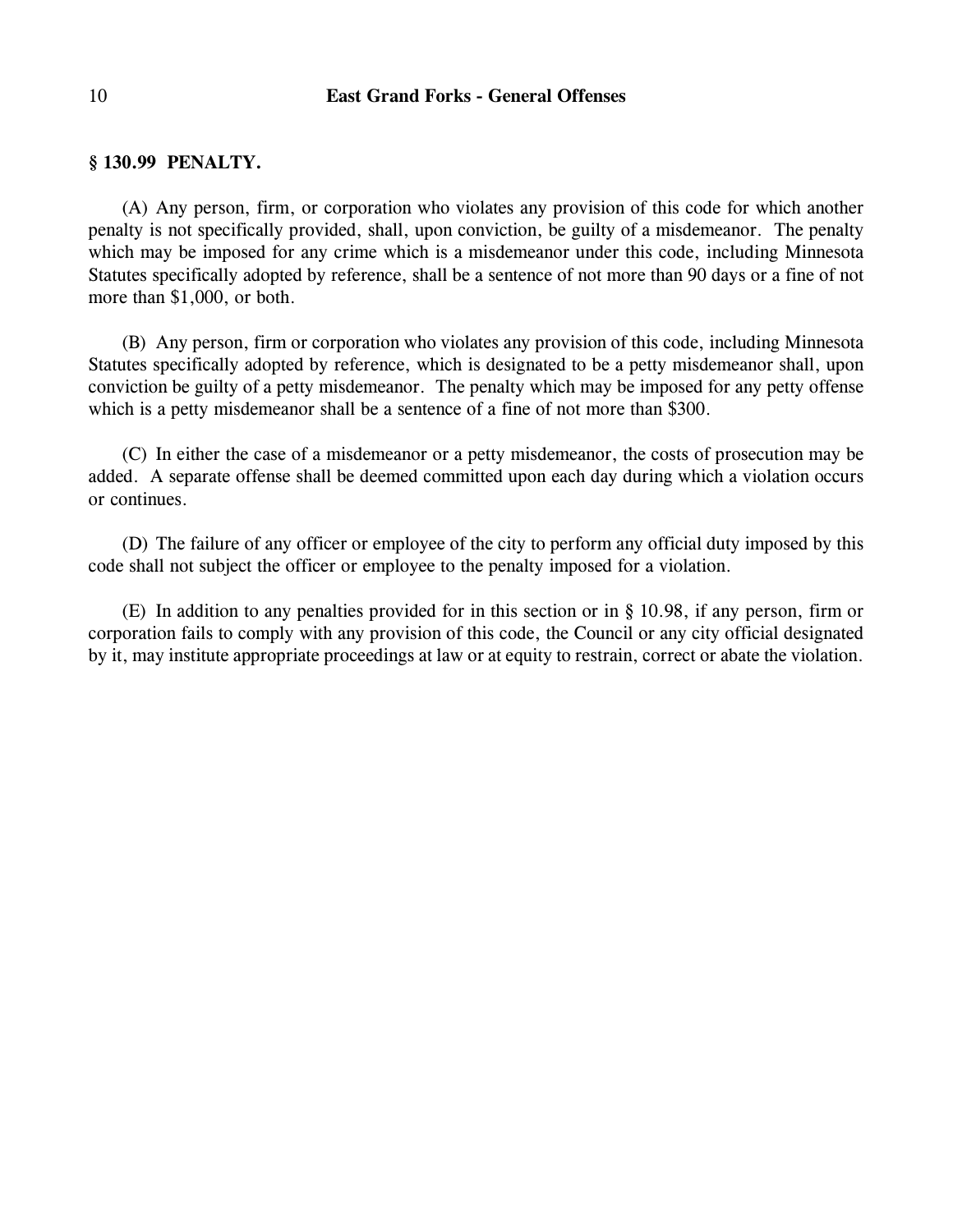## **CHAPTER 131: DRUG-RELATED OFFENSES**

#### Section

### *General Provisions*

- 131.01 Unlawful use and furnishing of tobacco
- 131.02 Tobacco and minors

#### *Drug Paraphernalia*

- 131.20 Purpose and intent
- 131.21 Definitions
- 131.22 Unlawful acts
- 131.23 Evidence
- 131.24 Offenses
- 131.25 Civil forfeiture

# *GENERAL PROVISIONS*

## **§ 131.01 UNLAWFUL USE AND FURNISHING OF TOBACCO.**

(A) It is unlawful for any person, under the age of 18 years, to use tobacco in any form.

(B) It is unlawful for any person to furnish tobacco, by any manner or means and in any form, to any person under the age of 18 years.

(1981 Code, § 9.35) (Ord. 118,  $3<sup>rd</sup>$  Series, eff. 5-4-1990) Penalty, see § 130.99

#### **§ 131.02 TOBACCO AND MINORS.**

(A) *Minor defined*. *MINOR* means any natural person who has not yet reached the age of 18 years.

(B) *Possession by minor*. It is unlawful for any minor to have in his or her possession any tobacco, tobacco products, or tobacco related device. This division shall not apply to minors lawfully involved in a compliance check on behalf of the city.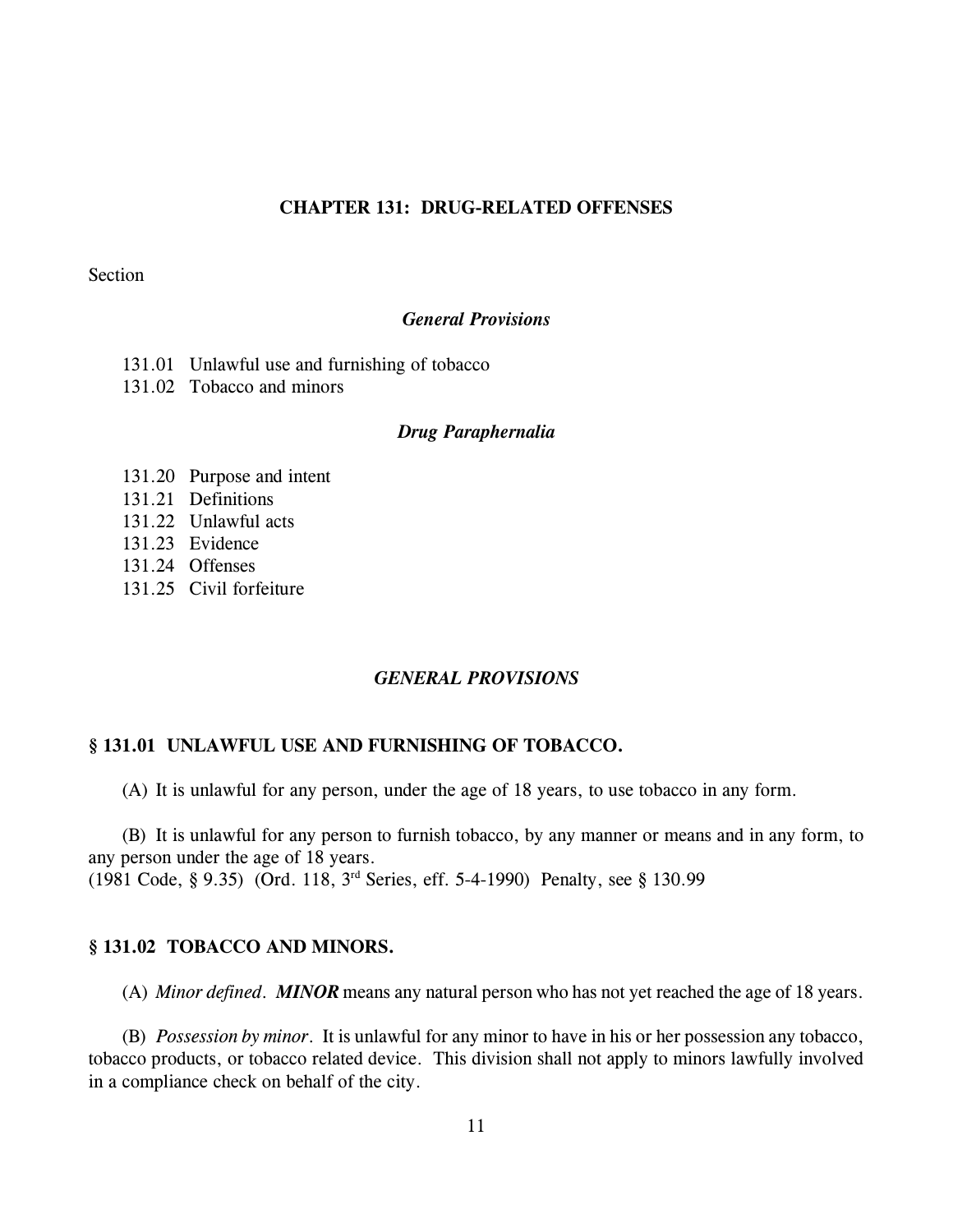(C) *Use by minor*. It is unlawful for any minor to smoke, chew, sniff, or otherwise use any tobacco, tobacco product, or tobacco related device.

(D) *Procurement by or for minor*. It is unlawful:

(1) For any minor to purchase or attempt to purchase or otherwise obtain any tobacco, tobacco products, or tobacco related device;

(2) For any person to purchase or otherwise obtain such items on behalf of a minor;

(3) For any person to sell or otherwise provide any tobacco, tobacco product, or tobacco related device to any minor; and

(4) For any person to coerce or attempt to coerce a minor to illegally purchase or otherwise obtain or use any tobacco, tobacco product, or tobacco related device;

(5) This subdivision shall not apply to minors lawfully involved in a compliance check on behalf of the city.

(E) *False identification*. It is unlawful for any minor to attempt to disguise their true age by the use of a false form of identification, whether the identification is that of another person or 1 in which the age of the person has been modified or tampered with to represent an age older than the actual age of the person.

(F) *Exceptions and defenses*. Nothing in this section shall prevent the providing of tobacco, tobacco products, or tobacco related devices to a minor as part of a lawfully recognized religious, spiritual, or cultural ceremony. It is an affirmative defense to the violation of this section for a person to have reasonably relied on proof of age as described by state law.

(G) *Penalty*. Minors found in unlawful possession of, or who unlawfully purchase or attempt to purchase, tobacco, tobacco products, or tobacco related devices shall be directed to participate in counseling or other remedial programs as set forth and determined by the Council by resolution. (Ord. 264, 3<sup>rd</sup> Series, passed 1-7-2003) Penalty, see § 130.99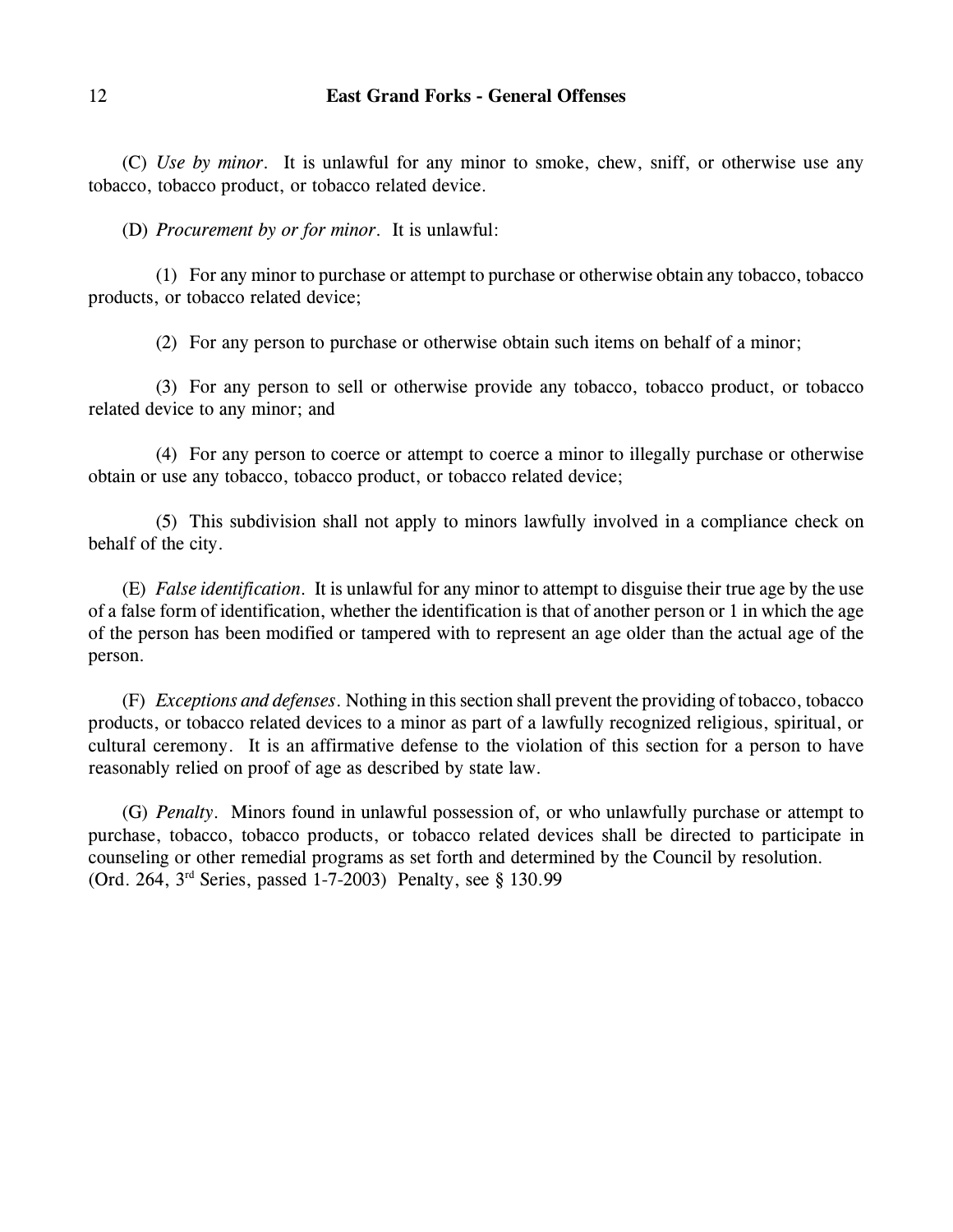### *DRUG PARAPHERNALIA*

## **§ 131.20 PURPOSE AND INTENT.**

The purpose of this section is to regulate the possession, manufacture, advertisement and delivery of drug paraphernalia and thereby deter the use of controlled substances in the city by controlling certain kinds of equipment and paraphernalia indigenously associated with the abuse of prohibited drugs and controlled substances. This section is not intended to allow what the Minnesota Statutes prohibit nor to prohibit what the Minnesota Statutes expressly allow. They are intended to prevent drug abuses.  $(1981 \text{ Code}, \text{§ } 9.34, \text{Subd. 1})$   $(Ord. 20, 3<sup>rd</sup> Series, eff. 6-13-1982)$ 

## **§ 131.21 DEFINITIONS.**

For the purpose of this subchapter, the following definitions shall apply unless the context clearly indicates or requires a different meaning.

#### *DRUG PARAPHERNALIA.*

(A) All equipment, products, and materials of any kind which are used, intended for use, or designed for use in planting, propagating, cultivating, growing, harvesting, manufacturing, compounding, converting, producing, processing, preparing, testing, analyzing, packaging, repackaging, storing, containing, concealing, injecting, ingesting, inhaling, or otherwise introducing into the human body a controlled substance in violation of Minnesota Statutes or this section. It includes, but is not limited to:

(1) Kits used, intended for use, or designed for use in planting, propagating, cultivating, growing, or harvesting of any species of plant which is a controlled substance or from which a controlled substance can be derived;

(2) Kits used, intended for use, or designed for use in manufacturing, compounding, converting, producing, processing, or preparing controlled substances;

(3) Isomerization devices used, intended for use, or designed for use in increasing the potency of any species of plant which is a controlled substance;

(4) Testing equipment used, intended for use, or designed for use in identifying or in analyzing the strength, effectiveness, or purity of controlled substances;

(5) Scales and balances used, intended for use, or designed for use in weighing or measuring controlled substances;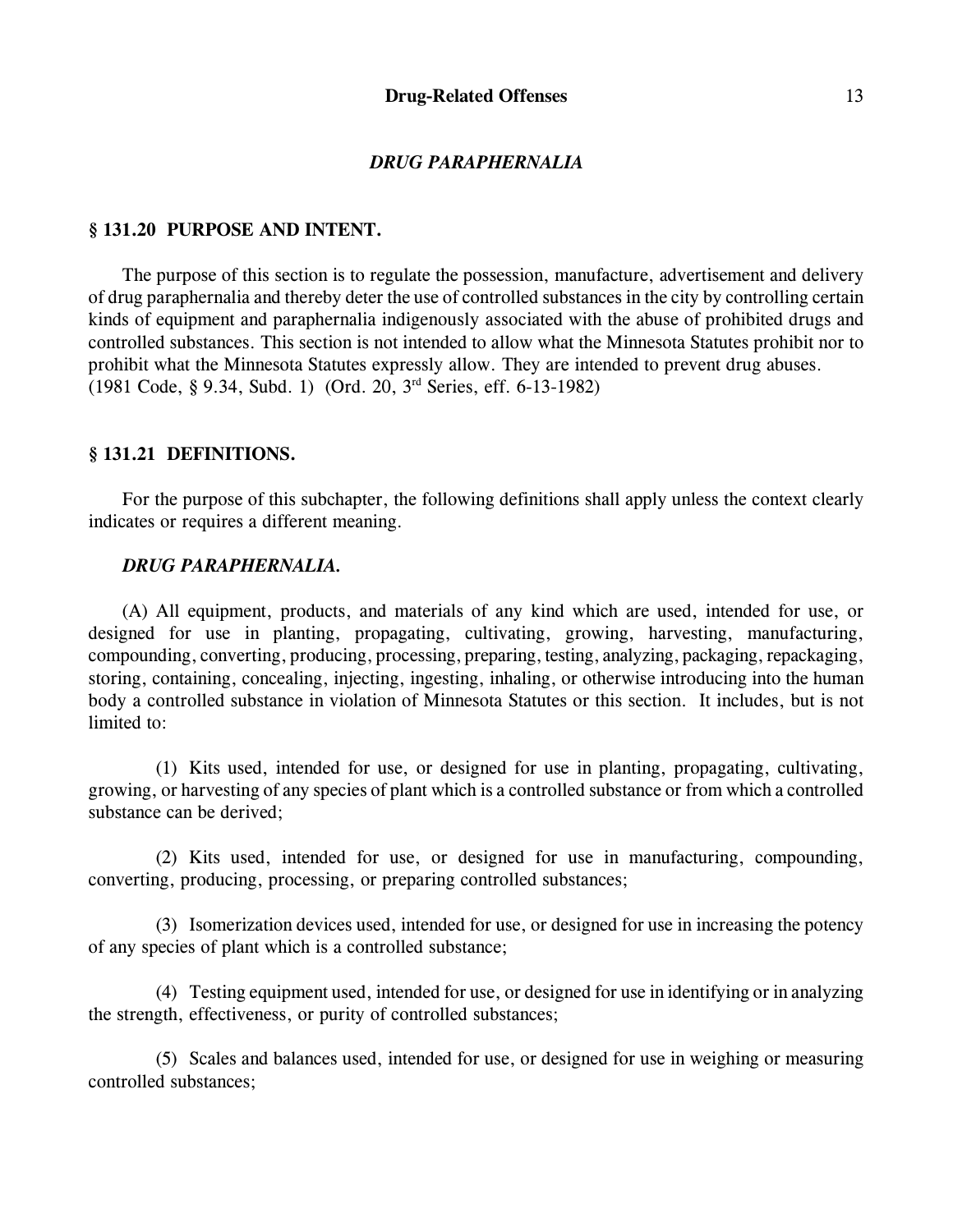(6) Diluents and adulterants, such as quinine hydrochloride, mannitol, mannite, dextrose, and lactose used, intended for use, or designed for use in cutting controlled substances;

(7) Separation gins and sifters used, intended for use, or designed for use in removing twigs and seeds from or in otherwise cleaning or refining marijuana;

(8) Blenders, bowls, containers, spoons, and mixing devices used, intended for use, or designed for use in compounding controlled substances;

(9) Capsules, balloons, envelopes, and other containers used, intended for use, or designed for use in packaging small quantities of controlled substances;

(10) Containers and other objects used, intended for use, or designed for use in storing or concealing controlled substances;

(11) Hypodermic syringes, needles, and other objects used, intended for use, or designed for use in parenterally injected controlled substances into the human body;

(12) Objects used, intended for use, or designed for use in ingesting, inhaling, or otherwise introducing marijuana, cocaine, hashish, or hashish oil into the human body, such as:

(a) Metal, wooden, acrylic, glass, stone, plastic, or ceramic pipes with or without screens, permanent screens, hashish heads, or punctured metal bowls;

(b) Water pipes;

(c) Carburetion tubes and devices;

(d) Smoking and carburetion masks;

(e) Roach clips meaning objects used to hold burning material such as a marijuana cigarette which has become too small or too short to be held in the hand:

(f) Miniature cocaine spoons and cocaine vials;

(g) Chamber pipes;

- (h) Carburetor pipes;
- (i) Electric pipes;
- (j) Air driven pipes;
- (k) Chilums;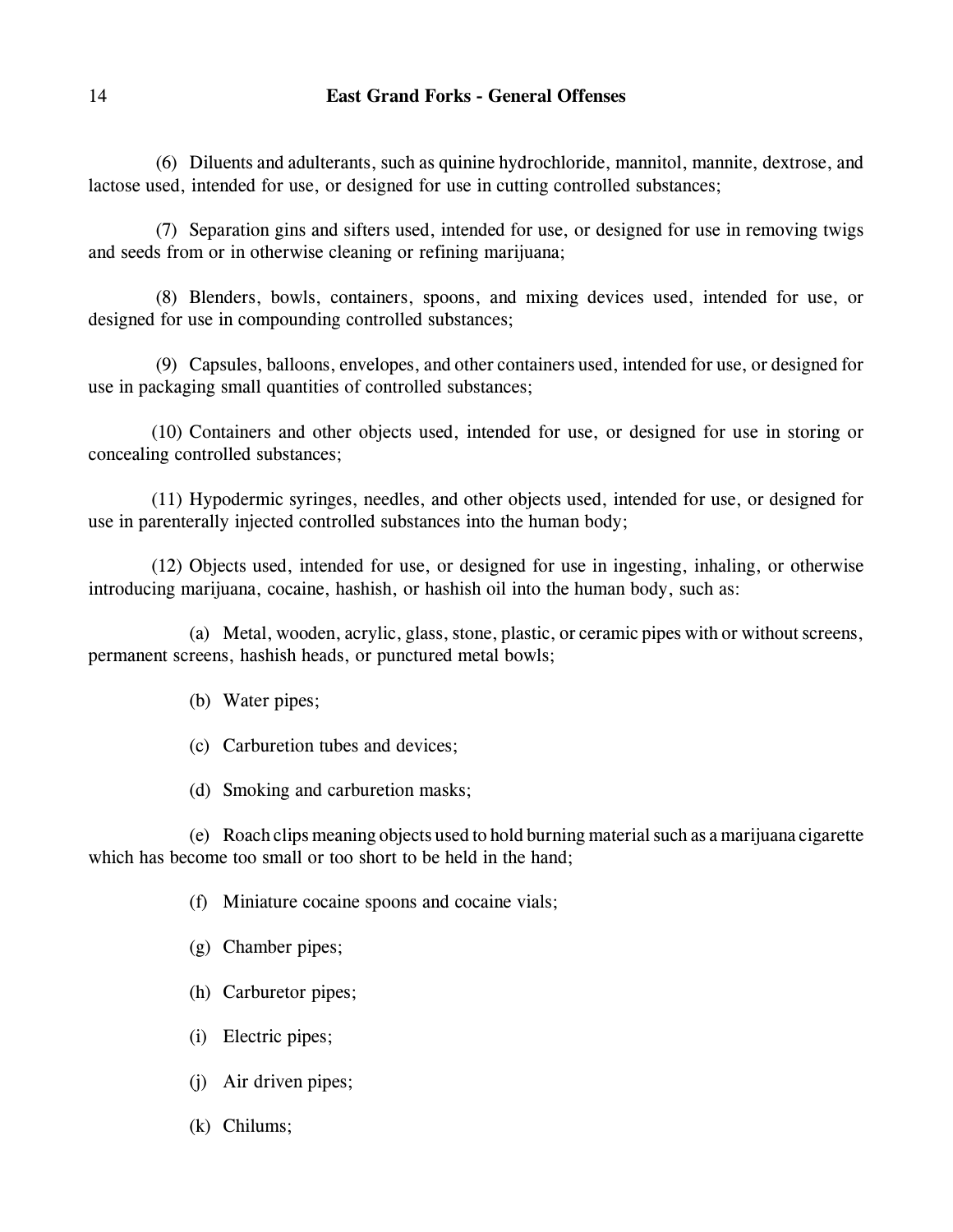(l) Bongs;

(m) Ice pipes or chillers.

(B) *DRUG PARAPHERNALIA* does not include the possession, manufacture, delivery, or sale of hypodermic needles or syringes in accordance with M.S. § 151.40, Subd. 2, as it may be amended from time to time.

 $(1981 \text{ Code}, \text{§ } 9.34, \text{Subd. 2})$  (Ord. 20, 3<sup>rd</sup> Series, eff. 6-13-1982)

### **§ 131.22 UNLAWFUL ACTS.**

It is unlawful for any person to possess, have under his or her control, manufacture, sell, furnish, dispense, or otherwise dispose of hypodermic syringes or needles or any instrument or implement which can be adapted for subcutaneous injections, except by persons possessing the same pursuant to an order or direction from a licensed doctor of medicine, acting in the course of his or her practice or employment, or by the following persons when acting in the course of their practice or employment: licensed practitioners, registered pharmacies and their employees or agents, registered pharmacists, licensed doctors of veterinary medicine or their assistants, registered nurses, registered medical technologists, medical interns, registered drug wholesalers, their employees or agents, licensed hospitals, licensed nursing homes, bona fide hospitals where animals are treated, laboratories, persons engaged in bona fide research or education or industrial use of hypodermic syringes and needles, provided such persons cannot use hypodermic syringes and needles for the administration of drugs to human beings unless the drugs are prescribed, dispensed, and administered by a person lawfully authorized to do so, persons who administer drugs pursuant to an order or direction of a licensed doctor of medicine or of a licensed doctor of osteopathy duly licensed to practice medicine.

(1981 Code, § 9.34, Subd. 3) (Ord. 20, 3<sup>rd</sup> Series, eff. 6-13-1982) Penalty, see § 130.99

## **§ 131.23 EVIDENCE.**

In determining whether an object is drug paraphernalia, a court or other authority should consider, in addition to all other logically relevant factors, the following:

(A) Statements by an owner or by anyone in control of the object concerning its use;

(B) Prior convictions, if any, of an owner or anyone in control of the object under state or federal law relating to any controlled substance;

(C) The proximity of the object, in time and space, to a direct violation of this subchapter;

(D) The proximity of the object to controlled substances;

(E) The existence of any residue of controlled substances on the object;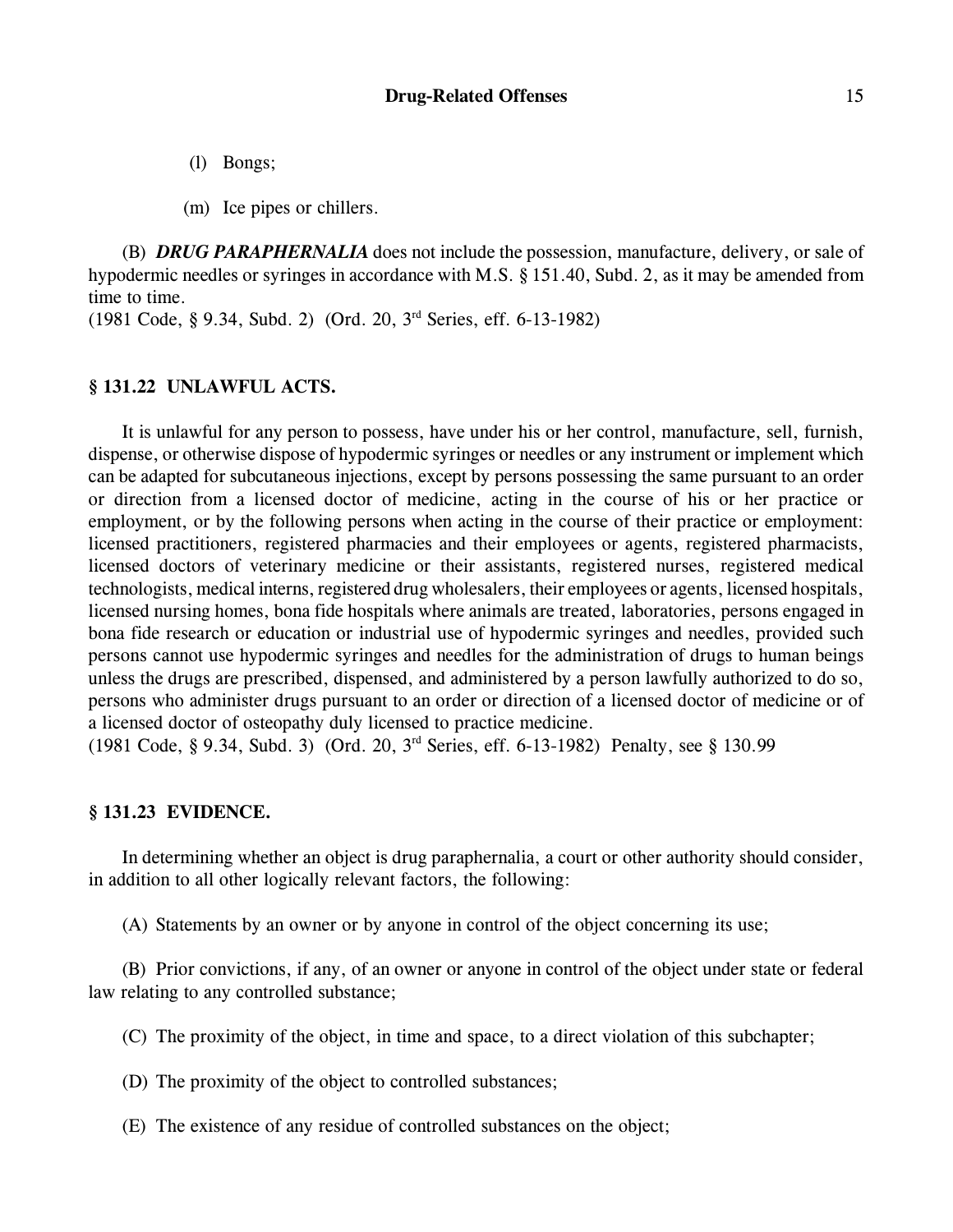(F) Direct or circumstantial evidence of the intent of an owner or anyone in control of the object to deliver it to persons who he/she knows, or should reasonably know, intend to use the object to facilitate a violation of this subchapter; the innocence of an owner or anyone in control of the object as a direct violation of this subchapter should not prevent a finding that the object is intended for use or designed for use as drug paraphernalia;

(G) Instructions, oral or written, provided with the object concerning its use;

(H) Descriptive materials accompanying the object which explain or depict its use;

(I) National and local advertising concerning its use;

(J) The manner in which the object is displayed for sale;

(K) Whether the owner or anyone in control of the object is a legitimate supplier of like or related items to the community, such as a licensed distributor or dealer of tobacco products;

(L) Direct or circumstantial evidence of the ratio of sales of the object(s) to the total sales of the business enterprise;

(M) The existence and scope of legitimate uses for the object in the community;

(N) Expert testimony concerning its use.  $(1981 \text{ Code}, \text{§ } 9.34, \text{Subd. } 4)$  (Ord. 20, 3<sup>rd</sup> Series, eff. 6-13-1982)

# **§ 131.24 OFFENSES.**

(A) *Possession*. It is unlawful for any person to use or to possess with intent to use drug paraphernalia to plant, propagate, cultivate, grow, harvest, manufacture, compound, convert, produce, process, prepare, test, analyze, pack, repack, store, contain, conceal, inject, ingest, inhale, or otherwise introduce into the human body a controlled substance in violation of this subchapter.

(B) *Manufacture or delivery*. It is unlawful for any person to deliver, possess with intent to deliver, or manufacture with intent to deliver drug paraphernalia knowing, or under circumstances where one reasonably should know, that it will be used to plant, propagate, cultivate, grow, harvest, manufacture, compound, convert, produce, process, prepare, test, analyze, pack, repack, store, contain, conceal, inject, ingest, inhale, or otherwise introduce into the human body a controlled substance in violation of this subchapter.

(C) *Minors*. Any person 18 years of age or over who violates division (B) of this section by delivering drug paraphernalia and the delivery is to a person who is under 18 years of age and at least 3 years his or her junior shall also be violating this section.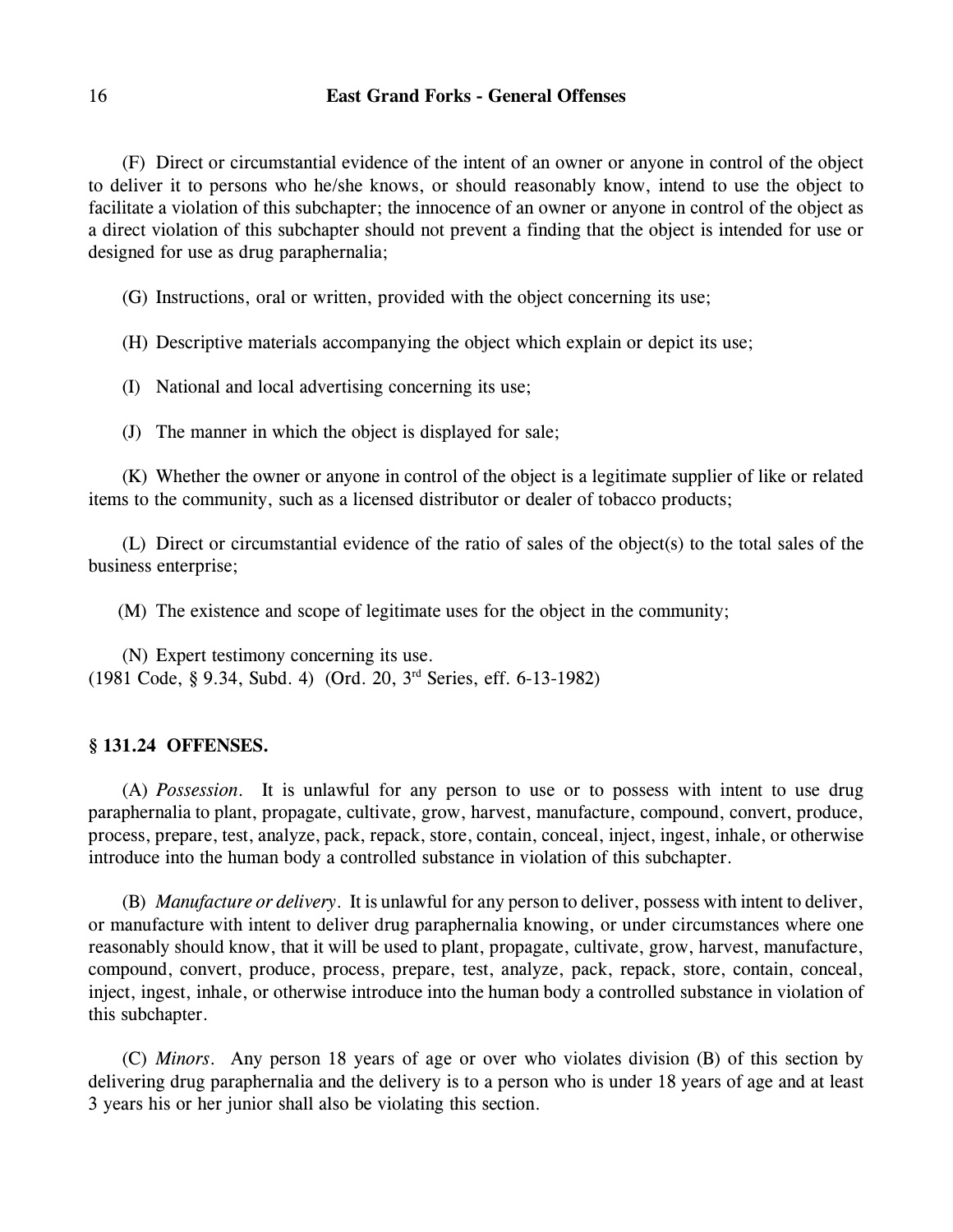## **Drug-Related Offenses** 17

(D) *Advertisement*. It is unlawful for any person to place in, any newspaper, magazine, handbill, or other publication any advertisement knowing, or under circumstances where one reasonably should know, that the purpose of the advertisement, in whole or in part, is to promote the sale of objects designed or intended for use as drug paraphernalia.

(1981 Code, § 9.34, Subd. 5) (Ord. 20, 3<sup>rd</sup> Series, eff. 6-13-1982) Penalty, see § 130.99

# **§ 131.25 CIVIL FORFEITURE.**

All drug paraphernalia as hereinbefore defined in § 131.20 is subject to forfeiture, subject to the provisions set forth in M.S. § 152.19, subdivisions 2 and 4, as they may be amended from time to time, in the same manner as if the forfeiture were pursuant to M.S.§ 609.5311, as it may be amended from time to time.

(1981 Code, § 9.34, Subd. 6) (Ord. 20,  $3<sup>rd</sup>$  Series, eff. 6-13-1982)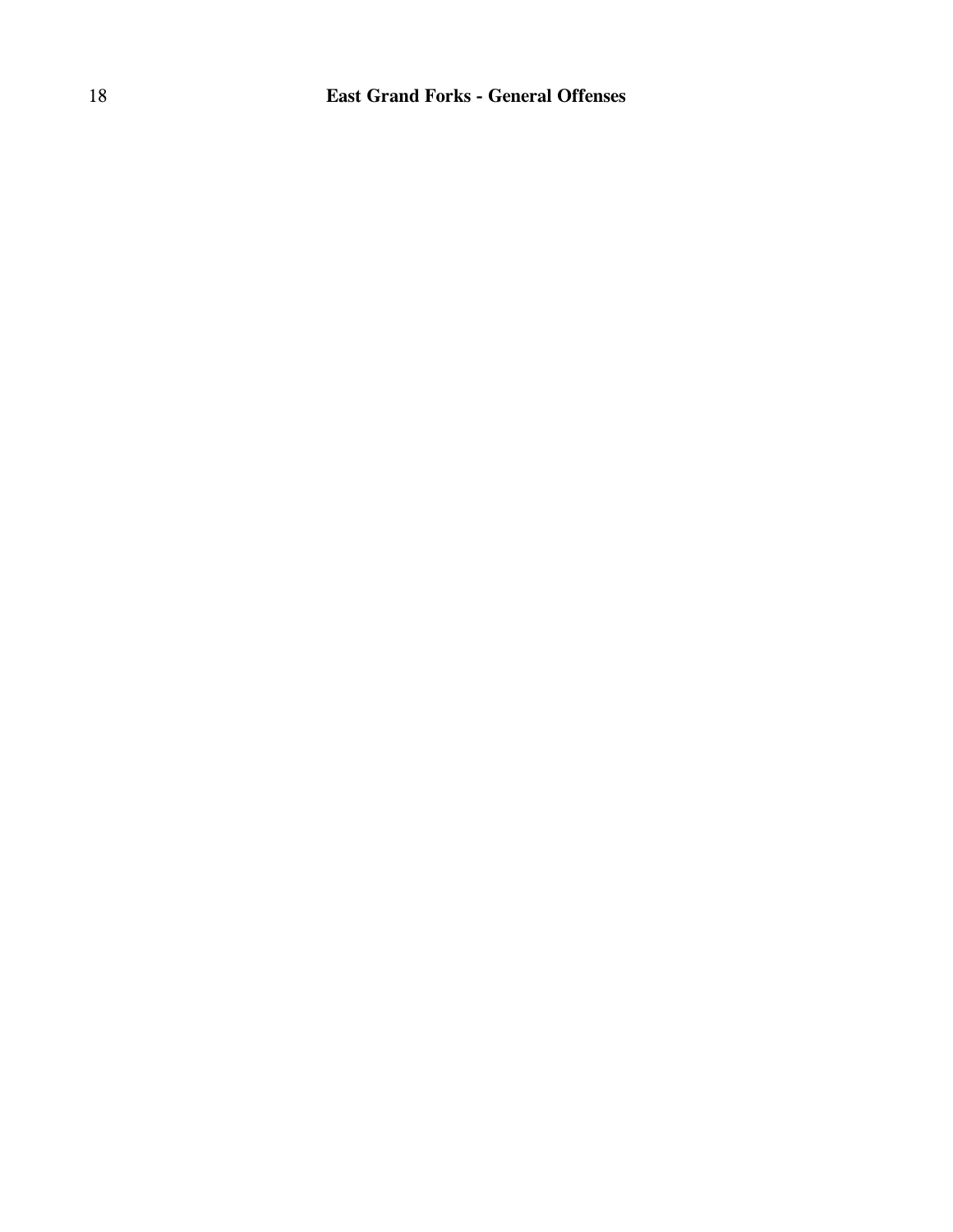# **CHAPTER 132: DANGEROUS WEAPONS**

### Section

- 132.01 Definitions
- 132.02 Possession prohibited
- 132.03 Transportation of an assault weapon or firearm
- 132.04 Discharging firearms
- 132.05 Confiscation
- 132.06 Use of bow and arrow

# **§ 132.01 DEFINITIONS.**

For the purpose of this chapter, the following definitions shall apply unless the context clearly indicates or requires a different meaning.

*ASSAULT WEAPON.* Any of the following objects:

- (1) Dagger, dirk or stiletto;
- (2) Sabre or sword;

(3) Switchblade knife, spring blade knife or any knife the blade of which can be opened by gravity or a flick of the wrist;

- (4) Blackjack, sand club, sap, pipe club, or bludgeon;
- (5) Chain club or chains assembled or used as an assault weapon;
- (6) Artificial knuckles or other objects designed to be worn over the fist or knuckles;
- (7) Throwing devices with cutting or pointed edges;
- (8) Japanese or other night sticks, nutcracker, nanchaki, chaka, flail, karate stick, morning star;
- (9) Sling shots;
- (10) Spears, lances.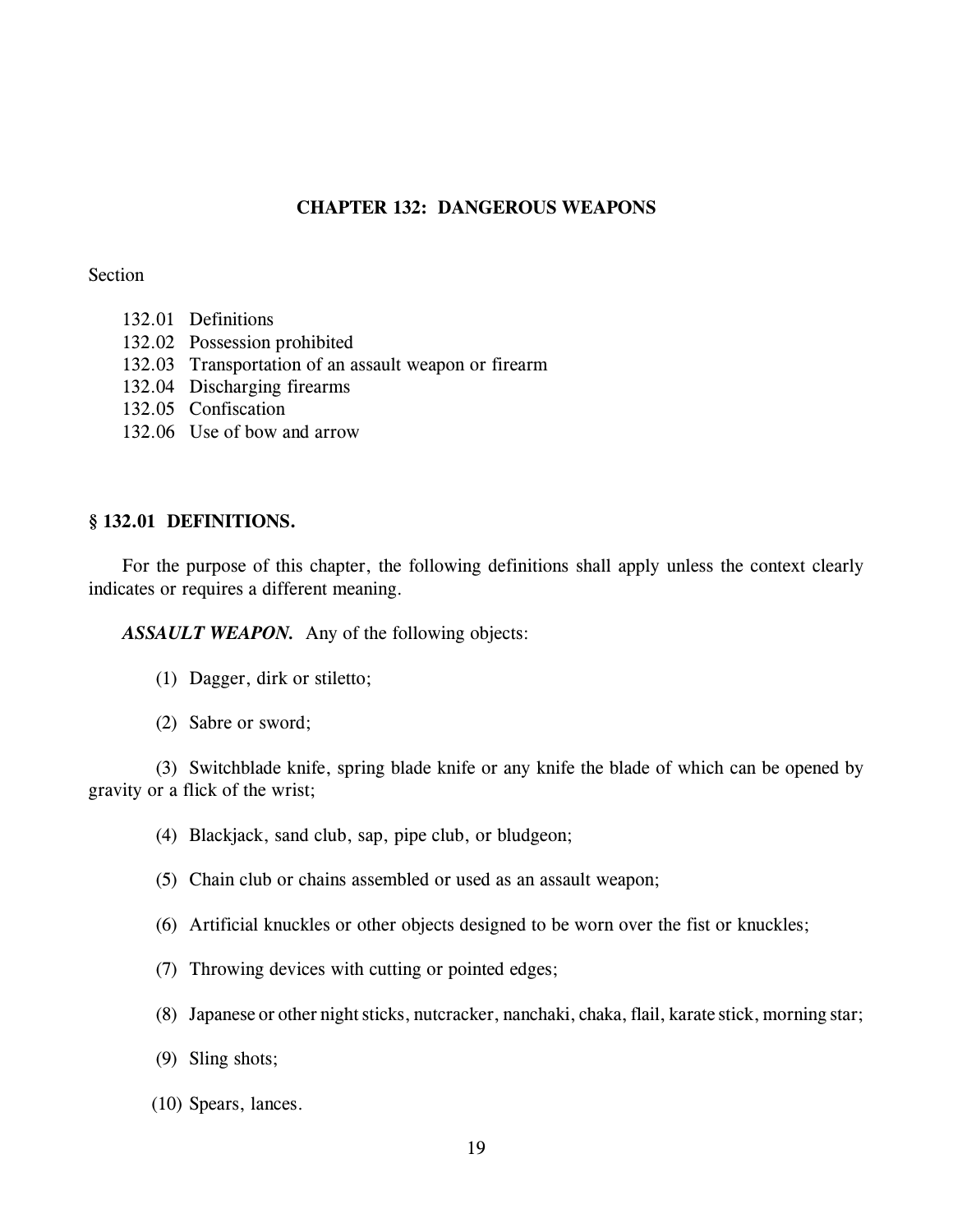*FIREARM.* Any weapon from which is propelled any missile, projectile, or bullet by means of explosives, gas or compressed air, springs, or elastic material and shall include air and BB guns. This definition does not include handguns or pistols as defined and regulated by statute.

*PUBLIC PLACE.* Any area, building or structure which is open and accessible to the public.  $(1981 \text{ Code}, \text{§ } 9.20, \text{Subd. 1})$  (Ord. 34, 3<sup>rd</sup> Series, eff. 12-16-1983)

### **§ 132.02 POSSESSION PROHIBITED.**

It is unlawful for any person to have in his or her possession, custody or control in a public place, in the residence of another without their permission, or in the passenger compartment of a motor vehicle within the city any assault weapon or firearm, as hereinbefore defined. (1981 Code, § 9.20, Subd. 2) (Ord. 34, 3<sup>rd</sup> Series, eff. 12-16-1983) Penalty, see § 130.99

# **§ 132.03 TRANSPORTATION OF AN ASSAULT WEAPON OR FIREARM.**

An assault weapon or firearm may be transported in a motor vehicle if it is:

(A) In a secured container; and

(B) In the locked trunk of the vehicle or, if the vehicle does not have a trunk, in the farther rear portion of the vehicle in an area not normally occupied by the driver or passengers.

(C) A firearm may be transported pursuant to divisions (A) and (B) of this section, if it is unloaded.  $(1981 \text{ Code}, \text{§ } 9.20, \text{Subd. } 3)$  (Ord. 34, 3<sup>rd</sup> Series, eff. 12-16-1983)

#### **§ 132.04 DISCHARGING FIREARMS.**

(A) *Shooting upon, over or near a cemetery.* No person shall, without permission from the proper officials, discharge a firearm upon or over a cemetery or within 100 yards thereof, unless the person is upon his or her or her own land.

(B) *Hunting near a city park.* No person shall hunt, shoot, or kill game within ½ mile of a city park unless the City Council has granted permission to kill game not desired within the limits prohibited by this division.

(C) *Discharge of firearms prohibited in certain places.* No person shall discharge a firearm on a lawn, park, playground, orchard, or other ground appurtenant to a school, church, or an inhabited dwelling, the property of another, or a charitable institution. This section does not prevent or prohibit the owner thereof from discharging firearms upon his or her own land.